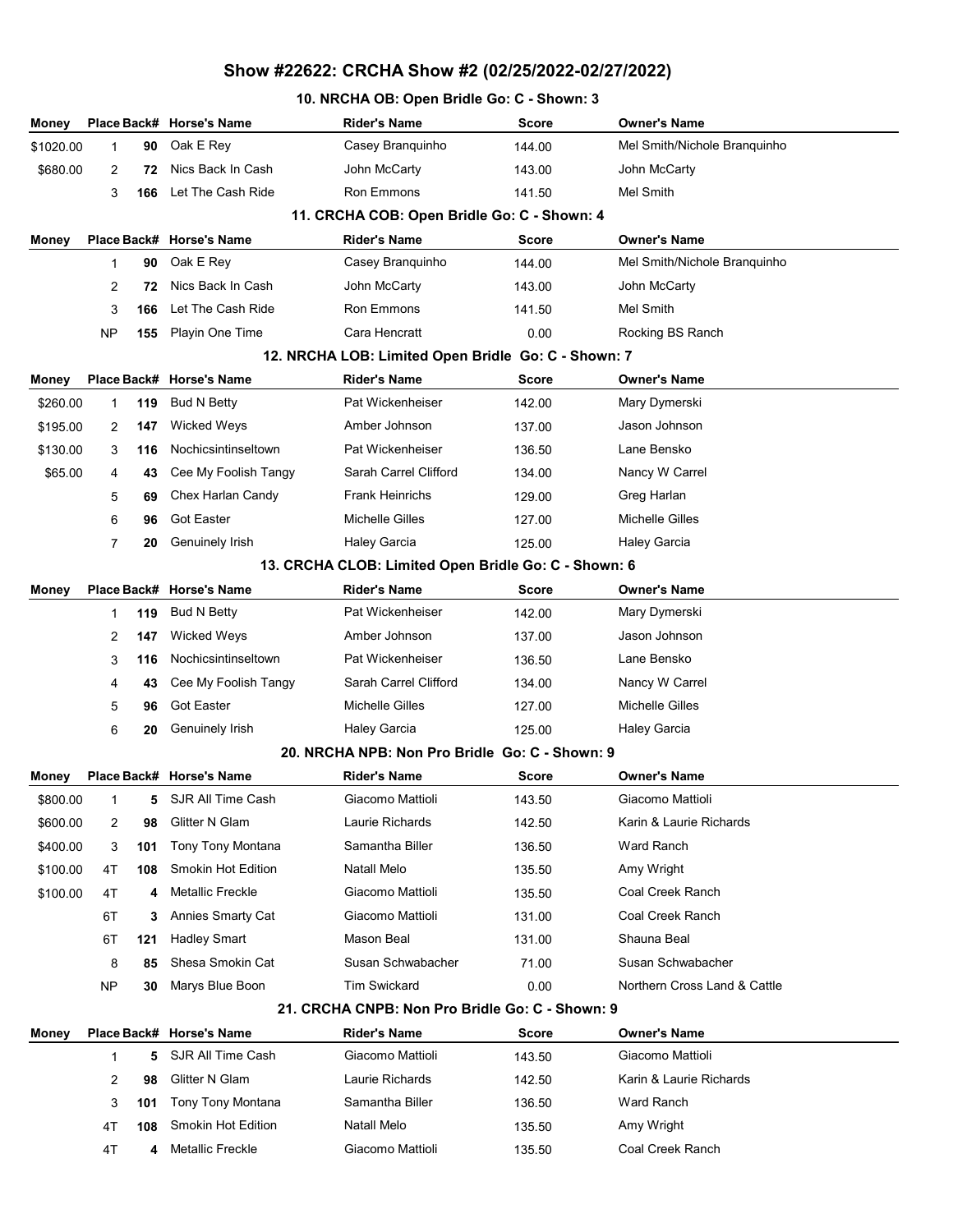|          |             |     |                          | Show #22622: CRCHA Show #2 (02/25/2022-02/27/2022)            |              |                              |  |
|----------|-------------|-----|--------------------------|---------------------------------------------------------------|--------------|------------------------------|--|
|          | 6T          | 3   | <b>Annies Smarty Cat</b> | Giacomo Mattioli                                              | 131.00       | Coal Creek Ranch             |  |
|          | 6T          | 121 | Hadley Smart             | Mason Beal                                                    | 131.00       | Shauna Beal                  |  |
|          | 8           | 85  | Shesa Smokin Cat         | Susan Schwabacher                                             | 71.00        | Susan Schwabacher            |  |
|          | NP          | 7   | Rockstar Lights          | Paula Bremel                                                  | 0.00         | Paula Bremel                 |  |
|          |             |     |                          | 22. NRCHA INPB: Intermediate Non Pro Bridle Go: C - Shown: 8  |              |                              |  |
| Money    |             |     | Place Back# Horse's Name | <b>Rider's Name</b>                                           | Score        | <b>Owner's Name</b>          |  |
| \$280.00 | 1           | 5   | SJR All Time Cash        | Giacomo Mattioli                                              | 143.50       | Giacomo Mattioli             |  |
| \$210.00 | 2           | 63  | Dualon Chic              | Crystal Lashinco                                              | 139.00       | Crystal Lashinco             |  |
| \$105.00 | ЗT          | 108 | Smokin Hot Edition       | Natall Melo                                                   | 135.50       | Amy Wright                   |  |
| \$105.00 | 3T          | 4   | <b>Metallic Freckle</b>  | Giacomo Mattioli                                              | 135.50       | Coal Creek Ranch             |  |
|          | 5           | 3   | <b>Annies Smarty Cat</b> | Giacomo Mattioli                                              | 131.00       | Coal Creek Ranch             |  |
|          | 6           | 110 | Justalittlefrosting      | <b>Natall Melo</b>                                            | 130.50       | Natall Melo                  |  |
|          | 7           | 85  | Shesa Smokin Cat         | Susan Schwabacher                                             | 71.00        | Susan Schwabacher            |  |
|          | NP          | 30  | Marys Blue Boon          | <b>Tim Swickard</b>                                           | 0.00         | Northern Cross Land & Cattle |  |
|          |             |     |                          | 23. CRCHA CINPB: Intermediate Non Pro Bridle Go: C - Shown: 5 |              |                              |  |
| Money    | Place Back# |     | <b>Horse's Name</b>      | <b>Rider's Name</b>                                           | <b>Score</b> | <b>Owner's Name</b>          |  |
|          | 1           | 5   | SJR All Time Cash        | Giacomo Mattioli                                              | 143.50       | Giacomo Mattioli             |  |
|          | 2T          | 108 | Smokin Hot Edition       | <b>Natall Melo</b>                                            | 135.50       | Amy Wright                   |  |
|          | 2Τ          | 4   | <b>Metallic Freckle</b>  | Giacomo Mattioli                                              | 135.50       | Coal Creek Ranch             |  |
|          | 4           | 3   | Annies Smarty Cat        | Giacomo Mattioli                                              | 131.00       | Coal Creek Ranch             |  |
|          | 5           | 85  | Shesa Smokin Cat         | Susan Schwabacher                                             | 71.00        | Susan Schwabacher            |  |
|          |             |     |                          | 24. NRCHA LNPB: Limited Non Pro Bridle Go: C - Shown: 8       |              |                              |  |
| Money    |             |     | Place Back# Horse's Name | <b>Rider's Name</b>                                           | <b>Score</b> | <b>Owner's Name</b>          |  |
| \$260.00 | 1           | 5   | SJR All Time Cash        | Giacomo Mattioli                                              | 143.50       | Giacomo Mattioli             |  |
| \$195.00 | 2           | 131 | Cash Has The Blues       | Chance Leatherman                                             | 139.50       | Chance Leatherman            |  |
| \$130.00 | 3           | 63  | Dualon Chic              | Crystal Lashinco                                              | 139.00       | Crystal Lashinco             |  |
| \$65.00  | 4           | 45  | Very Smart Pearl         | Nicole Donahoo                                                | 137.50       | Nicole Donahoo               |  |
|          | 5           | 4   | <b>Metallic Freckle</b>  | Giacomo Mattioli                                              | 135.50       | Coal Creek Ranch             |  |
|          | 6Т          | 3   | Annies Smarty Cat        | Giacomo Mattioli                                              | 131.00       | Coal Creek Ranch             |  |
|          | 6T          | 77  | Travalinonmoonshine      | <b>Haliegh Grant</b>                                          | 131.00       | Paulette/Marvin Teixeira     |  |
|          | <b>NP</b>   | 30  | Marys Blue Boon          | <b>Tim Swickard</b>                                           | 0.00         | Northern Cross Land & Cattle |  |
|          |             |     |                          | 25. CRCHA CLNPB: Limited Non Pro Bridle Go: C - Shown: 6      |              |                              |  |
| Money    |             |     | Place Back# Horse's Name | <b>Rider's Name</b>                                           | <b>Score</b> | <b>Owner's Name</b>          |  |
|          | 1           | 5   | SJR All Time Cash        | Giacomo Mattioli                                              | 143.50       | Giacomo Mattioli             |  |
|          | 2           | 131 | Cash Has The Blues       | Chance Leatherman                                             | 139.50       | Chance Leatherman            |  |
|          | 3           | 45  | Very Smart Pearl         | Nicole Donahoo                                                | 137.50       | Nicole Donahoo               |  |
|          | 4           | 4   | <b>Metallic Freckle</b>  | Giacomo Mattioli                                              | 135.50       | Coal Creek Ranch             |  |
|          | 5           | 3   | <b>Annies Smarty Cat</b> | Giacomo Mattioli                                              | 131.00       | Coal Creek Ranch             |  |
|          | 6           | 26  | Playinfromtheheart       | Julie Green                                                   | 68.50        | Julie Green                  |  |
|          |             |     |                          | 30. NRCHA OH: Open Hackamore Go: C - Shown: 7                 |              |                              |  |
| Money    |             |     | Place Back# Horse's Name | <b>Rider's Name</b>                                           | Score        | <b>Owner's Name</b>          |  |
| \$980.00 | 1           | 168 | Scrub Oak                | Ron Emmons                                                    | 146.00       | LaDona Emmons                |  |
| \$735.00 | 2           | 29  | <b>Nurses Look Smart</b> | Lyn Anderson                                                  | 143.00       | Lyn Anderson                 |  |
| \$490.00 | 3           | 48  | Dollar Rey               | <b>Ted Robinson</b>                                           | 142.50       | Hanne Dreier                 |  |
| \$245.00 | 4           | 83  | Mr Hickory Hollytime     | Michael Vipham                                                | 139.50       | Robin Flournoy               |  |
|          | 5           | 102 | Mister Good Tyme         | Chris Krieg                                                   | 137.50       | Kay Williams                 |  |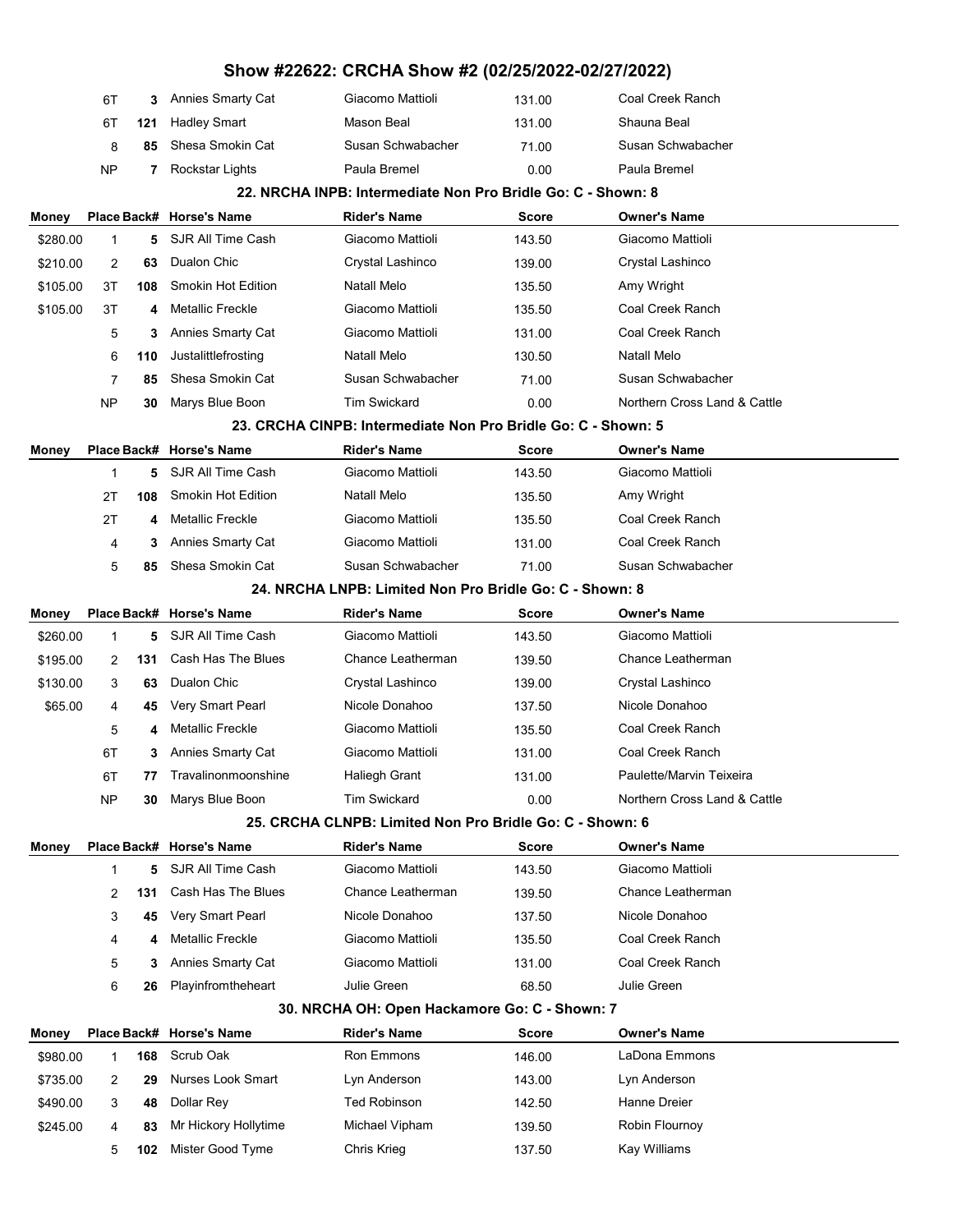|          |             |     |                            | Show #22622: CRCHA Show #2 (02/25/2022-02/27/2022)          |              |                             |
|----------|-------------|-----|----------------------------|-------------------------------------------------------------|--------------|-----------------------------|
|          | 6           | 137 | Reachin For The Boon       | <b>Travis Mankins</b>                                       | 129.50       | Cynthia OConnell            |
|          | 7           | 71  | Telemesomethinggood        | John McCarty                                                | 129.00       | Tamara Hansen               |
|          |             |     |                            | 31. CRCHA COH: Open Hackamore Go: C - Shown: 7              |              |                             |
| Money    | Place Back# |     | <b>Horse's Name</b>        | <b>Rider's Name</b>                                         | <b>Score</b> | <b>Owner's Name</b>         |
|          | 1           | 168 | Scrub Oak                  | Ron Emmons                                                  | 146.00       | LaDona Emmons               |
|          | 2           | 29  | <b>Nurses Look Smart</b>   | Lyn Anderson                                                | 143.00       | Lyn Anderson                |
|          | 3           | 48  | Dollar Rey                 | <b>Ted Robinson</b>                                         | 142.50       | Hanne Dreier                |
|          | 4           | 83  | Mr Hickory Hollytime       | Michael Vipham                                              | 139.50       | Robin Flournoy              |
|          | 5           | 102 | Mister Good Tyme           | Chris Krieg                                                 | 137.50       | Kay Williams                |
|          | 6           | 137 | Reachin For The Boon       | <b>Travis Mankins</b>                                       | 129.50       | Cynthia OConnell            |
|          | 7           | 71  | Telemesomethinggood        | John McCarty                                                | 129.00       | Tamara Hansen               |
|          |             |     |                            | 32. NRCHA LOH: Limited Open Hackamore Go: C - Shown: 3      |              |                             |
| Money    | Place Back# |     | <b>Horse's Name</b>        | <b>Rider's Name</b>                                         | <b>Score</b> | <b>Owner's Name</b>         |
| \$240.00 | 1           | 134 | <b>ISR Little Rey</b>      | Luis Valdez                                                 | 142.00       | Brendan & Stacy             |
| \$160.00 | 2           | 53  | <b>Boons Country Chick</b> | Rod Burr                                                    | 139.00       | Carla Kelly                 |
|          | 3           | 64  | <b>Fresno Fearless</b>     | Mallory Holland-Valdez                                      | 135.00       | <b>Terri Fanjul</b>         |
|          |             |     |                            | 33. CRCHA CLOH: Limited Open Hackamore Go: C - Shown: 2     |              |                             |
| Money    | Place Back# |     | <b>Horse's Name</b>        | <b>Rider's Name</b>                                         | <b>Score</b> | <b>Owner's Name</b>         |
|          | 1           | 134 | <b>ISR Little Rey</b>      | Luis Valdez                                                 | 142.00       | Brendan & Stacy             |
|          | 2           | 53  | Boons Country Chick        | Rod Burr                                                    | 139.00       | Carla Kelly                 |
|          |             |     |                            | 40. CRCHA OJrH: Open Junior Horse Go: C - Shown: 14         |              |                             |
| Money    | Place Back# |     | <b>Horse's Name</b>        | <b>Rider's Name</b>                                         | <b>Score</b> | <b>Owner's Name</b>         |
|          | 1           | 167 | Shiney Little Rock         | Ron Emmons                                                  | 143.50       | Gary A Schenck              |
|          | 2T          | 104 | <b>Playtonic Cat</b>       | Chris Krieg                                                 | 143.00       | <b>Glen Ellen Livestock</b> |
|          | 4           | 143 | Sannta Baby                | <b>Jake Gorrell</b>                                         | 138.00       | Laura Raynak                |
|          | 5           | 14  | Bet On Cher                | Roger Bias                                                  | 131.00       | Anna Rippy                  |
|          | 6           | 103 | <b>Prince Pearl</b>        | John Ward                                                   | 130.00       | Ward Ranch                  |
|          | 7           | 38  | Gettin Arround             | Sunni McCormick                                             | 73.00        | Suzette Overgaag            |
|          | 8           | 144 | Metallic Mayhem            | Jake Gorrell                                                | 71.50        | Jake Gorrell                |
|          | 9           | 58  | Dual Texas Star            | Monica Caetano                                              | 66.50        | Jean Huxsoll                |
|          | NP          | 150 | Lil Starlight Cat          | Lance Johnston                                              | 0.00         | Karen Haugland              |
|          | NP          | 149 | Stankish                   | Lance Johnston                                              | 0.00         | Karen Haugland              |
|          | NP          | 153 | <b>Magical Couper Ride</b> | Cara Hencratt                                               | 0.00         | Rocking BS Ranch            |
|          | NP          | 154 | <b>CR Swiss Be Tuff</b>    | Cara Hencratt                                               | 0.00         | Rocking BS Ranch            |
|          | NP          | 152 | <b>Talkin Bout Rubys</b>   | Cara Hencratt                                               | 0.00         | Rocking BS Ranch            |
|          | NP          | 151 | <b>WR Got Diamonds</b>     | Lance Johnston                                              | 0.00         | Bruce & Jill Thompson/Jimmy |
|          |             |     |                            | 41. CRCHA LOJrH: Limited Open Junior Horse Go: C - Shown: 3 |              |                             |
| Money    | Place Back# |     | <b>Horse's Name</b>        | <b>Rider's Name</b>                                         | <b>Score</b> | <b>Owner's Name</b>         |
|          | 1           | 146 | DR Freckles Ladybird       | Telden McLain                                               | 137.50       | Dean Rhoads                 |
|          | 2           | 117 | CP Stylish Pepto           | Pat Wickenheiser                                            | 132.50       | Pam Romero                  |
|          | NP          | 135 | A Girl Needs Time          | Kathie Ferrante                                             | 0.00         | Kathie Ferrante             |
|          |             |     |                            | 50. NRCHA NPH: Non Pro Hackamore Go: C - Shown: 6           |              |                             |
| Money    | Place Back# |     | <b>Horse's Name</b>        | <b>Rider's Name</b>                                         | Score        | <b>Owner's Name</b>         |
| \$275.00 | 1           | 122 | Smart Lookin Pepinic       | Mason Beal                                                  | 139.00       | Ernie Beal                  |
| \$165.00 | 2           | 120 | Reydioactive Ray           | <b>Tyler Follett</b>                                        | 138.50       | <b>Tyler Follett</b>        |
| \$110.00 | 3           | 9   | Napa Cat                   | Murray Thompson                                             | 137.50       | Murray Thompson             |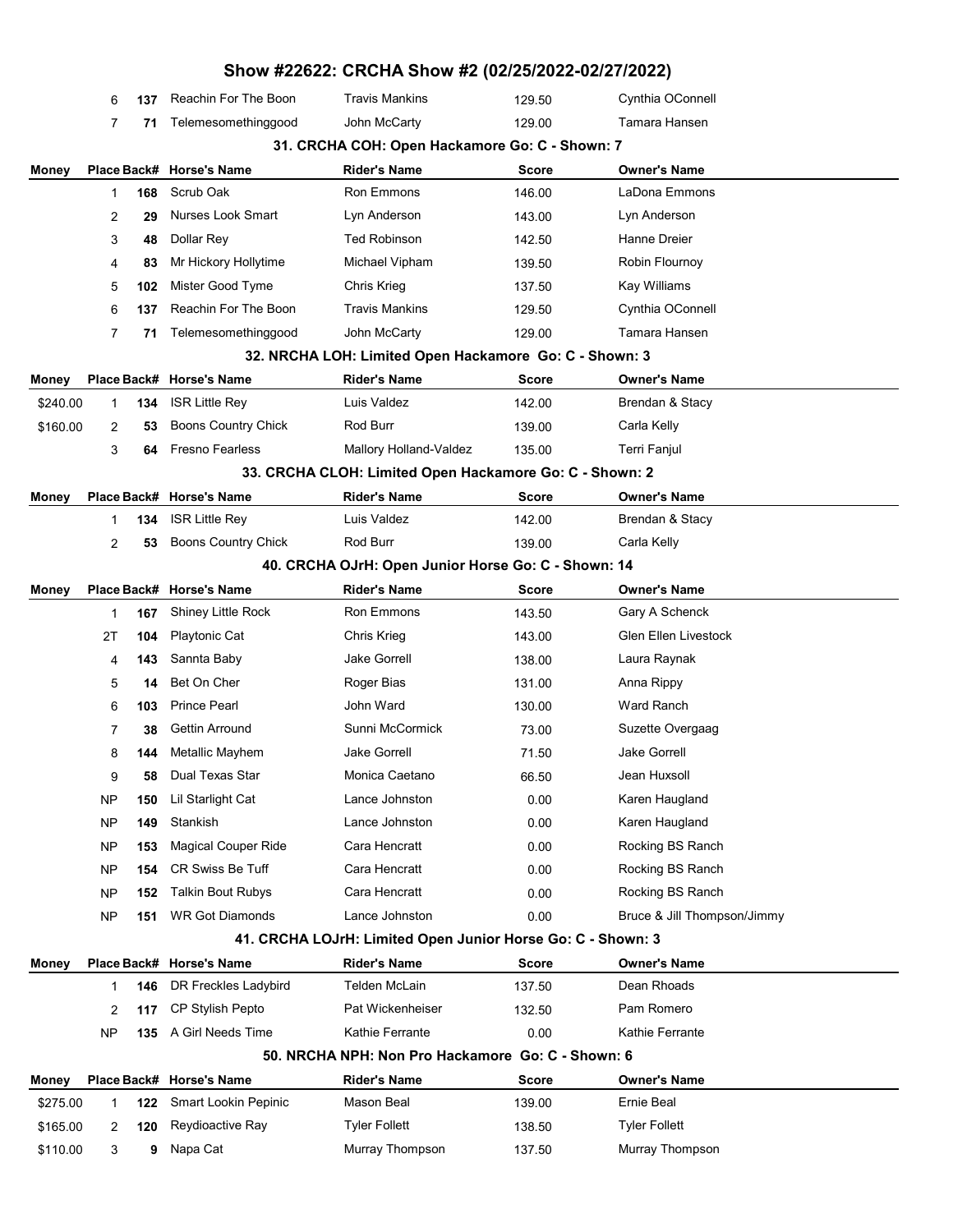|               | 80 | Flogot To Smoke                 | Shannon Haskins | 136.00 | <b>Shannon Haskins</b>    |
|---------------|----|---------------------------------|-----------------|--------|---------------------------|
| $\mathcal{F}$ |    | <b>15</b> Shesa Smooth Lady     | Cynthia Bias    | 132.00 | Cynthia Bias/David Daniel |
| NP.           |    | <b>109</b> Champagne Is Timeles | Natall Melo     | 0.00   | Natall Melo               |

#### 51. CRCHA NPJrH: Non Pro Junior Horse Go: C - Shown: 11

| Money        |    |     | Place Back# Horse's Name    | <b>Rider's Name</b>                                | <b>Score</b> | <b>Owner's Name</b>          |
|--------------|----|-----|-----------------------------|----------------------------------------------------|--------------|------------------------------|
|              | 1  | 25  | Once Upon A Hicapoo         | Nina McCorkle                                      | 139.00       | Nina McCorkle                |
|              | 2  | 9   | Napa Cat                    | Murray Thompson                                    | 137.50       | Murray Thompson              |
|              | 3  | 80  | Flogot To Smoke             | <b>Shannon Haskins</b>                             | 136.00       | <b>Shannon Haskins</b>       |
|              | 4  | 123 | Hes Mr Right                | Mason Beal                                         | 135.50       | Ernie Beal                   |
|              | 5  | 15  | Shesa Smooth Lady           | Cynthia Bias                                       | 132.00       | Cynthia Bias/David Daniel    |
|              | 6T | 74  | Minimints                   | Alaine Hu                                          | 130.50       | Alaine Hu                    |
|              | 6T | 84  | <b>SJR Sumkinda Talk</b>    | Susan Schwabacher                                  | 130.50       | Susan Schwabacher            |
|              | 8  | 86  | <b>ISR Shesa Mireycle</b>   | <b>Kristin Tesiny</b>                              | 128.50       | Kristin Tesiny               |
|              | 9  | 105 | Got A Hot Date              | Samantha Biller                                    | 126.50       | Ward Ranch                   |
|              | NP | 109 | Champagne Is Timeles        | Natall Melo                                        | 0.00         | Natall Melo                  |
|              | NP | 156 | Miss Cee Street             | Tammy Johnston                                     | 0.00         | <b>Trystin Johnston</b>      |
|              |    |     |                             | 60. NRCHA OTR: Open Two Rein Go: C - Shown: 3      |              |                              |
| Money        |    |     | Place Back# Horse's Name    | <b>Rider's Name</b>                                | <b>Score</b> | <b>Owner's Name</b>          |
| \$300.00     | 1  | 57  | Spooks Coby Jo              | Monica Caetano                                     | 144.00       | <b>Fred Marrs</b>            |
| \$200.00     | 2  | 70  | Playboy Jack Fever          | <b>Frank Heinrichs</b>                             | 130.50       | Greg Harlan                  |
|              | 3  | 96  | <b>Got Easter</b>           | <b>Michelle Gilles</b>                             | 64.50        | <b>Michelle Gilles</b>       |
|              |    |     |                             | 61. CRCHA COTR: Open Two Rein Go: C - Shown: 2     |              |                              |
| Money        |    |     | Place Back# Horse's Name    | <b>Rider's Name</b>                                | <b>Score</b> | <b>Owner's Name</b>          |
|              | 1  | 57  | Spooks Coby Jo              | Monica Caetano                                     | 144.00       | <b>Fred Marrs</b>            |
|              | 2  | 96  | <b>Got Easter</b>           | Michelle Gilles                                    | 64.50        | <b>Michelle Gilles</b>       |
|              |    |     |                             | 70. NRCHA NPTR: Non Pro Two Rein Go: C - Shown: 3  |              |                              |
| Money        |    |     | Place Back# Horse's Name    | <b>Rider's Name</b>                                | <b>Score</b> | <b>Owner's Name</b>          |
| \$270.00     | 1  | 157 | Mr Cee Street               | Tammy Johnston                                     | 141.00       | <b>Trystin Johnston</b>      |
| \$180.00     | 2  | 159 | <b>IGO Real Smooth</b>      | Haley Aquino                                       | 138.00       | David & Sherrie Aquino       |
|              | 3  | 30  | Marys Blue Boon             | <b>Tim Swickard</b>                                | 64.50        | Northern Cross Land & Cattle |
|              |    |     |                             | 71. CRCHA CNPTR: Non Pro Two Rein Go: C - Shown: 1 |              |                              |
| Money        |    |     | Place Back# Horse's Name    | <b>Rider's Name</b>                                | <b>Score</b> | <b>Owner's Name</b>          |
|              | 1  | 157 | Mr Cee Street               | Tammy Johnston                                     | 141.00       | Trystin Johnston             |
|              |    |     |                             | 80. NRCHA YCH: Youth Cow Horse Go: C - Shown: 6    |              |                              |
| <b>Money</b> |    |     | Place Back# Horse's Name    | <b>Rider's Name</b>                                | <b>Score</b> | <b>Owner's Name</b>          |
| \$200.00     | 1  | 77  | Travalinonmoonshine         | <b>Haliegh Grant</b>                               | 145.00       | Paulette/Marvin Teixeira     |
| \$100.00     | 2Τ | 41  | Bet Hesa Scotti             | <b>Brett Pura</b>                                  | 142.50       | <b>Brett Pura</b>            |
| \$100.00     | 2T | 45  | Very Smart Pearl            | Nicole Donahoo                                     | 142.50       | Nicole Donahoo               |
|              | 4  | 44  | <b>Smart Dual Cat</b>       | Olivia Bethe                                       | 133.50       | Olivia Bethe                 |
|              | 5  | 42  | <b>Louis Vuitton Please</b> | Christian Scanlan                                  | 132.00       | <b>Christian Scanlan</b>     |
|              | 6  | 8   | Hesa Shiny Twist            | <b>Taylor Topping</b>                              | 131.00       | <b>Taylor Topping</b>        |
|              |    |     |                             | 81. CRCHA CYCH: Youth Cow Horse Go: C - Shown: 6   |              |                              |
| Money        |    |     | Place Back# Horse's Name    | <b>Rider's Name</b>                                | <b>Score</b> | <b>Owner's Name</b>          |
|              | 1  | 45  | Very Smart Pearl            | Nicole Donahoo                                     | 142.50       | Nicole Donahoo               |
|              | 2  | 41  | <b>Bet Hesa Scotti</b>      | <b>Brett Pura</b>                                  | 142.50       | <b>Brett Pura</b>            |
|              | 3  | 44  | Smart Dual Cat              | Olivia Bethe                                       | 133.50       | Olivia Bethe                 |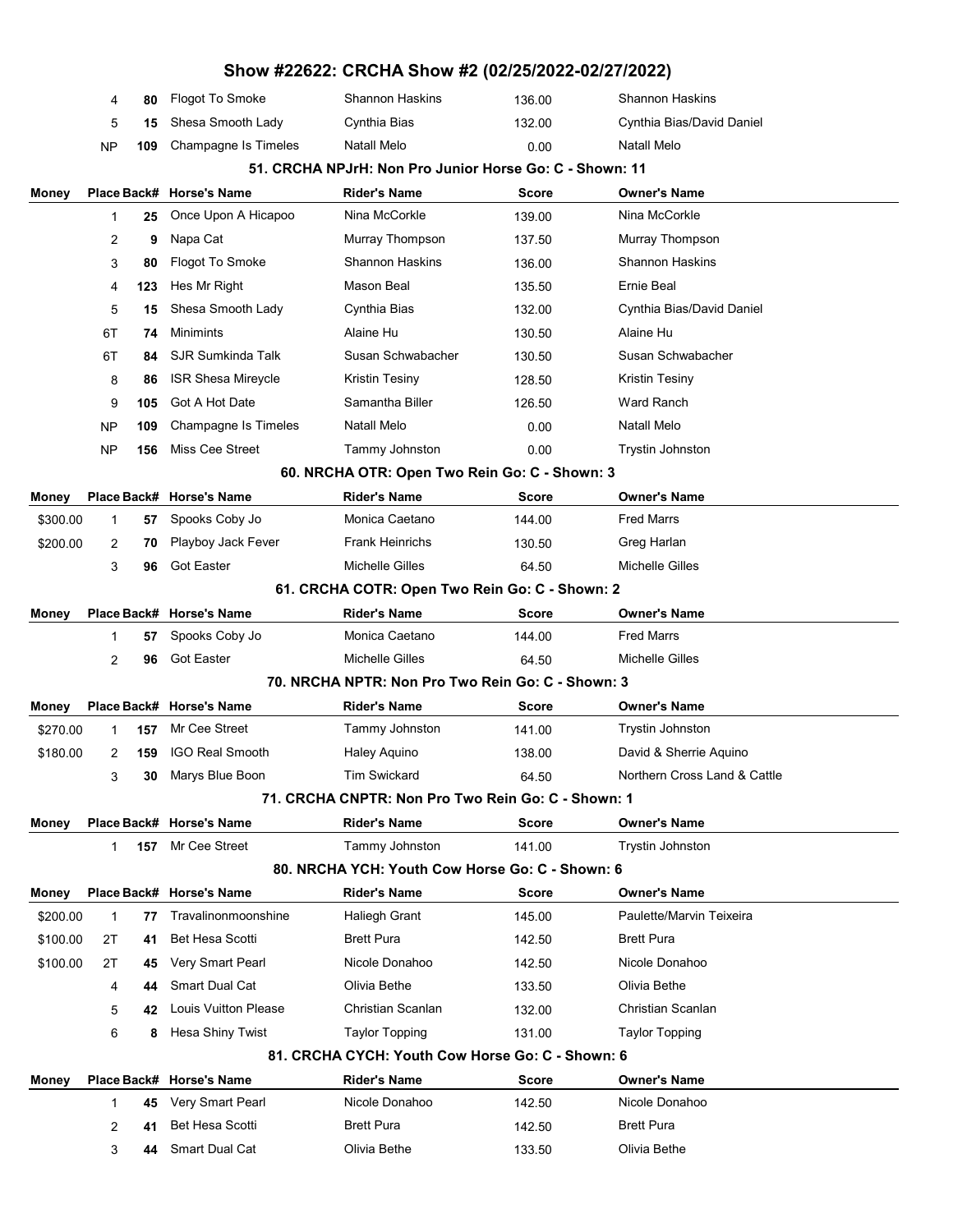|          |     |     |                             | Show #22622: CRCHA Show #2 (02/25/2022-02/27/2022) |              |                          |  |
|----------|-----|-----|-----------------------------|----------------------------------------------------|--------------|--------------------------|--|
|          | 4   | 42  | <b>Louis Vuitton Please</b> | Christian Scanlan                                  | 132.00       | Christian Scanlan        |  |
|          | 5   | 8   | Hesa Shiny Twist            | <b>Taylor Topping</b>                              | 131.00       | <b>Taylor Topping</b>    |  |
|          | 6   | 79  | Shiny Voodoo                | Kasen Lynch                                        | 129.50       | <b>Richard Heller</b>    |  |
|          |     |     |                             | 90. NRCHA YBX: Youth Boxing Go: C - Shown: 6       |              |                          |  |
| Money    |     |     | Place Back# Horse's Name    | <b>Rider's Name</b>                                | <b>Score</b> | <b>Owner's Name</b>      |  |
| \$225.00 | 1   | 33  | <b>TR Dual Shine</b>        | Lilly Gilson                                       | 145.00       | <b>Tracer Gilson</b>     |  |
| \$135.00 | 2   | 87  | Catman N Robin              | Lacey Andrews                                      | 141.50       | Shayna Andrews/Melissa   |  |
| \$90.00  | 3   | 128 | Ima Diamond J Star          | Analina Porsch                                     | 140.00       | Analina Porsch           |  |
|          | 4   | 97  | Paid By A Starlett          | Lonni Oppedyk                                      | 137.00       | Lonni & Sonya Oppedyk    |  |
|          | 5   | 114 | Pearl Master                | Anna Antongiovanni                                 | 136.50       | Monica Etcheverry        |  |
|          | 6   | 165 | Hes Got The Luck            | Ava Etcheverry                                     | 132.00       | Amy Etcheverry           |  |
|          |     |     |                             | 91. CRCHA CYBX: Youth Boxing Go: C - Shown: 5      |              |                          |  |
| Money    |     |     | Place Back# Horse's Name    | <b>Rider's Name</b>                                | <b>Score</b> | <b>Owner's Name</b>      |  |
|          | 1   | 33  | <b>TR Dual Shine</b>        | Lilly Gilson                                       | 145.00       | <b>Tracer Gilson</b>     |  |
|          | 2   | 128 | Ima Diamond J Star          | Analina Porsch                                     | 140.00       | Analina Porsch           |  |
|          | 3   | 97  | Paid By A Starlett          | Lonni Oppedyk                                      | 137.00       | Lonni & Sonya Oppedyk    |  |
|          | 4   | 114 | Pearl Master                | Anna Antongiovanni                                 | 136.50       | Monica Etcheverry        |  |
|          | 5   | 165 | Hes Got The Luck            | Ava Etcheverry                                     | 132.00       | Amy Etcheverry           |  |
|          |     |     |                             | 100. CRCHA OBOX: Open Boxing Go: C - Shown: 38     |              |                          |  |
| Money    |     |     | Place Back# Horse's Name    | <b>Rider's Name</b>                                | <b>Score</b> | <b>Owner's Name</b>      |  |
|          | 1   | 12  | Mo Style                    | Casey Branquinho                                   | 145.50       | Margaret Mang            |  |
|          | 2   | 82  | JP Royal Tinkerbell         | Michael Vipham                                     | 143.50       | Michael Vipham           |  |
|          | 3   | 21  | <b>RJ Smoke Onthe Water</b> | K'Lynn Jackson                                     | 143.00       | K'Lynn Jackson           |  |
|          | 4   | 13  | Catmas Lights               | Roger Bias                                         | 142.50       | Anna Rippy               |  |
|          | 5   | 164 | <b>SCR Toosweetto Dual</b>  | Jaton Lord                                         | 142.00       | Kristina Groselle        |  |
|          | 6   | 6   | Seven S Red Robin           | Travis Mankins                                     | 141.50       | Sharon Michelucci        |  |
|          | 7   | 73  | Step To The Left            | Jesse Klaft                                        | 141.00       | Jesse Klaft              |  |
|          | 8   | 130 | Gunna B Lucky               | Debra Brautovich                                   | 140.50       | Mike Brautovich          |  |
|          | 9T  | 88  | <b>Boonlights Smartchic</b> | Ingrid Vangelos                                    | 139.50       | Vangelos Western Arena   |  |
|          | 9Τ  | 7   | Rockstar Lights             | Paula Bremel                                       | 139.50       | Paula Bremel             |  |
|          | 11  | 118 | Magical Voodoo              | Pat Wickenheiser                                   | 138.50       | Quail Run Reining Horses |  |
|          | 12  | 34  | Mo Beta                     | Melissa Alvarez                                    | 138.00       | Melissa Alvarez          |  |
|          | 13T | 135 | A Girl Needs Time           | Kathie Ferrante                                    | 137.00       | Kathie Ferrante          |  |
|          | 13T | 140 | Cashin Nu Chex              | <b>Rebel Brown</b>                                 | 137.00       | Rebel Brown              |  |
|          | 15  | 115 | SDP Speed Dial              | Mandy Lizama                                       | 136.00       | Mandy Lizama             |  |
|          | 16T | 28  | Mayson                      | Donna Haase                                        | 135.50       | Donna Haase              |  |
|          | 16T | 92  | Smooth Dualin Guns          | Pete Palm                                          | 135.50       | Pete Palm                |  |
|          | 18  | 132 | WR This Cats Shiny          | John Showalter                                     | 135.00       | Loretta Showalter        |  |
|          | 19  | 170 | Yellow Roze Of Texas        | Loretta Showalter                                  | 134.50       | John Showalter           |  |
|          | 20  | 100 | Dunit Playn                 | Sunni McCormick                                    | 134.00       | Ronald C Schrempp        |  |
|          | 21T | 86  | <b>ISR Shesa Mireycle</b>   | <b>Kristin Tesiny</b>                              | 133.00       | Kristin Tesiny           |  |
|          | 21T | 139 | <b>Rien N Genuine</b>       | <b>Ashley Salter</b>                               | 133.00       | <b>Ashley Salter</b>     |  |
|          | 21T | 61  | One Time Everafter          | Dawn Champion                                      | 133.00       | Dawn Champion            |  |
|          | 24  | 62  | Starman                     | Duane Jost                                         | 132.00       | Duane Jost               |  |
|          | 25  | 138 | Imapeptoboon                | <b>Travis Mankins</b>                              | 130.50       | Gayland Ervin            |  |
|          | 26  | 129 | Diamond J Wil Smokum        | Mike Brautovich                                    | 74.50        | Mike Brautovich          |  |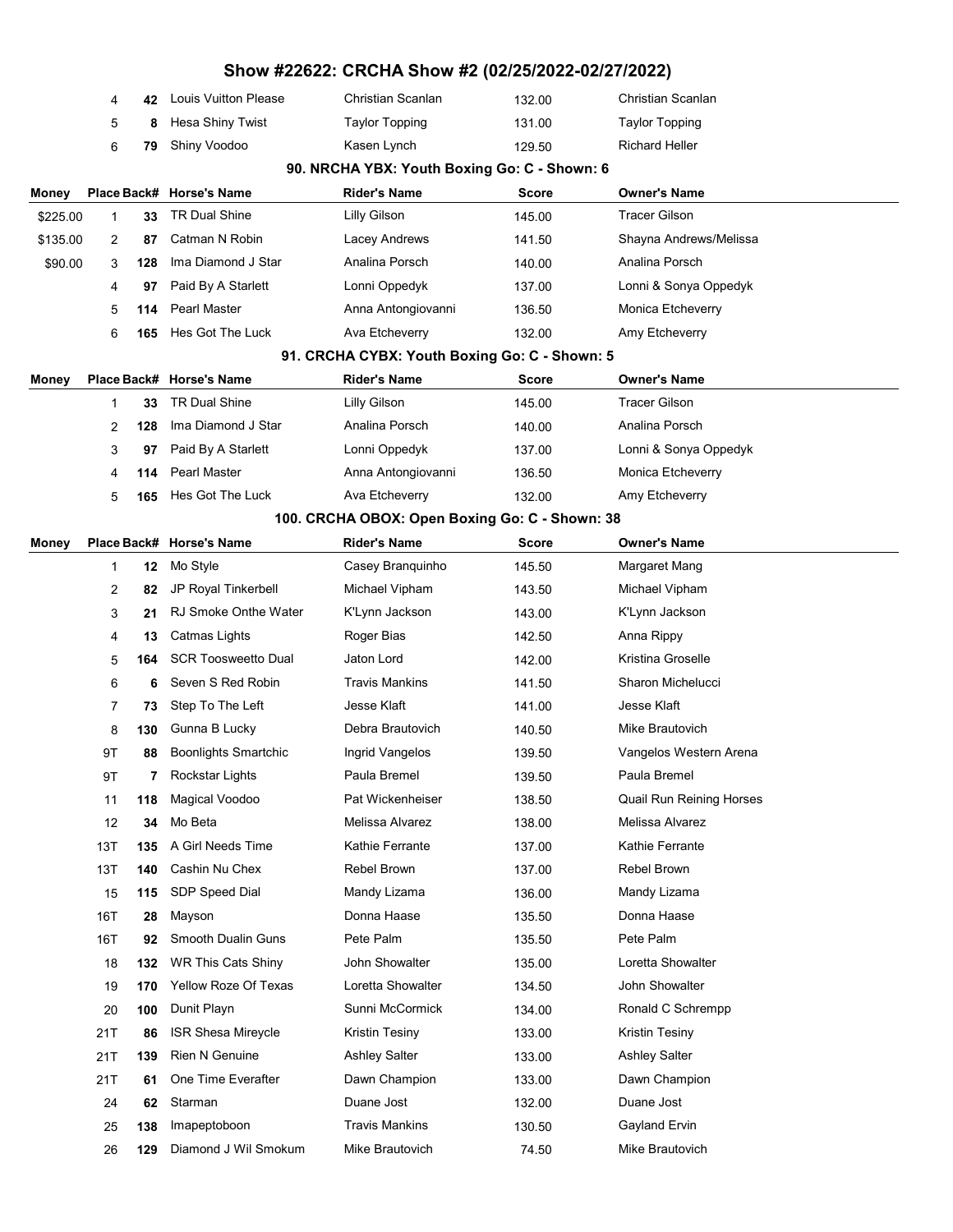| 27  |     | 60 Reyzin A Lil Cash     | Monica Caetano       | 73.00 | Charmain Weiser             |
|-----|-----|--------------------------|----------------------|-------|-----------------------------|
| 28  | 17  | <b>Gunning Moonshine</b> | Roger Bias           | 70.00 | Anna Rippy                  |
| 29  | 39  | Pepto Shiney Chex        | Suzette Overgaag     | 67.00 | Suzette Overgaag            |
| 30  |     | 163 Reyd White N Blue    | Jaton Lord           | 66.00 | Kenny Strickland            |
| 31  |     | 133 Peptos Dragin Sparks | Luis Valdez          | 65.00 | Kelly Roemer                |
| 32  | 117 | CP Stylish Pepto         | Pat Wickenheiser     | 60.00 | Pam Romero                  |
| NP  | 116 | Nochicsintinseltown      | Pat Wickenheiser     | 0.00  | Lane Bensko                 |
| NP. | 95  | She Writes The Chex      | Sunni McCormick      | 0.00  | Paula Bellesi               |
| NP  | 119 | Bud N Betty              | Pat Wickenheiser     | 0.00  | Mary Dymerski               |
| NP  | 162 | Her Time                 | Francesca Lord       | 0.00  | Francesca Lord              |
| NP  | 67  | NR Lexus Sport Model     | <b>Brooke Morris</b> | 0.00  | <b>Brooke Morris</b>        |
| NP  | 1   | Duals Blue Moon          | <b>Ted Robinson</b>  | 0.00  | Kim Boydstun/Chris Peterson |

### 110. NRCHA NPBX: Non Pro Boxing Go: C - Shown: 12

| Money    |                   |                | Place Back# Horse's Name  | <b>Rider's Name</b> | <b>Score</b> | <b>Owner's Name</b>        |
|----------|-------------------|----------------|---------------------------|---------------------|--------------|----------------------------|
| \$810.00 |                   | 130            | Gunna B Lucky             | Debra Brautovich    | 217.00       | Mike Brautovich            |
| \$675.00 | $\overline{2}$    | 107            | <b>Get N Wicked</b>       | Cassandra Krieg     | 215.50       | Samantha Biller            |
| \$540.00 | 3                 | 99             | Lenas Gun A Smokum        | Kristy Johnson      | 144.50       | Kristy Johnson             |
| \$405.00 | 4                 | 89             | Boe Jackson               | Lisa Novatt         | 143.00       | Lisa Novatt                |
| \$270.00 | 5                 | 159            | <b>IGO Real Smooth</b>    | Sherrie Aquino      | 142.50       | David & Sherrie Aguino     |
|          | 6T                | 91             | Dressed In Oak            | Nichole Branquinho  | 142.00       | Casey & Nichole Branguinho |
|          | 6T                | 127            | Hallen At The Moon        | Sondra Keele-Eade   | 142.00       | Sondra Keele-Eade          |
|          | 6T                | 36             | Adiamondwilldo            | Jennifer Holzer     | 142.00       | Jennifer Holzer            |
|          | 9                 | 87             | Catman N Robin            | Lacey Andrews       | 138.50       | Shayna Andrews/Melissa     |
|          | 10                | $\overline{2}$ | <b>Brilliant Spoonful</b> | Kim Boydstun        | 138.00       | Kim Boydstun               |
|          | 11                | 129            | Diamond J Wil Smokum      | Mike Brautovich     | 134.50       | Mike Brautovich            |
|          | $12 \overline{ }$ | 6              | Seven S Red Robin         | Sharon Michelucci   | 64.00        | Sharon Michelucci          |

## 111. CRCHA CNPBX: Non Pro Boxing Go: C - Shown: 12

| Money    |                |     | Place Back# Horse's Name    | <b>Rider's Name</b>                                            | <b>Score</b> | <b>Owner's Name</b>        |
|----------|----------------|-----|-----------------------------|----------------------------------------------------------------|--------------|----------------------------|
|          | 1              | 130 | Gunna B Lucky               | Debra Brautovich                                               | 217.00       | Mike Brautovich            |
|          | $\overline{2}$ | 107 | <b>Get N Wicked</b>         | Cassandra Krieg                                                | 215.50       | Samantha Biller            |
|          | 3              | 21  | <b>RJ Smoke Onthe Water</b> | K'Lynn Jackson                                                 | 144.50       | K'Lynn Jackson             |
|          | 4              | 99  | Lenas Gun A Smokum          | Kristy Johnson                                                 | 144.50       | Kristy Johnson             |
|          | 5              | 159 | <b>IGO Real Smooth</b>      | Sherrie Aquino                                                 | 142.50       | David & Sherrie Aguino     |
|          | 6T             | 91  | Dressed In Oak              | Nichole Branguinho                                             | 142.00       | Casey & Nichole Branguinho |
|          | 6T             | 127 | Hallen At The Moon          | Sondra Keele-Eade                                              | 142.00       | Sondra Keele-Eade          |
|          | 6T             | 36  | Adiamondwilldo              | Jennifer Holzer                                                | 142.00       | Jennifer Holzer            |
|          | 9              | 49  | <b>HR Dustys Magicality</b> | <b>Shelly Mitchell</b>                                         | 138.50       | <b>Shelly Mitchell</b>     |
|          | 10             | 2   | <b>Brilliant Spoonful</b>   | Kim Boydstun                                                   | 138.00       | Kim Boydstun               |
|          | 11             | 113 | Boonsmal Bling              | Monica Etcheverry                                              | 135.50       | Monica Etcheverry          |
|          | 12             | 129 | Diamond J Wil Smokum        | Mike Brautovich                                                | 134.50       | Mike Brautovich            |
|          |                |     |                             | 112. NRCHA INPBX: Intermediate Non Pro Boxing Go: C - Shown: 5 |              |                            |
| Money    |                |     | Place Back# Horse's Name    | <b>Rider's Name</b>                                            | <b>Score</b> | <b>Owner's Name</b>        |
| \$325.00 |                | 31  | <b>Metallic Flame</b>       | Serafina Madonna                                               | 143.50       | Serafina Madonna           |
| \$195.00 | $\overline{2}$ | 89  | Boe Jackson                 | Lisa Novatt                                                    | 143.00       | Lisa Novatt                |
| \$130.00 | 3              | 87  | Catman N Robin              | Lacey Andrews                                                  | 138.50       | Shayna Andrews/Melissa     |
|          | 4              | 93  | <b>Akitty Twister</b>       | Selinda Journey                                                | 71.50        | Selinda Journey            |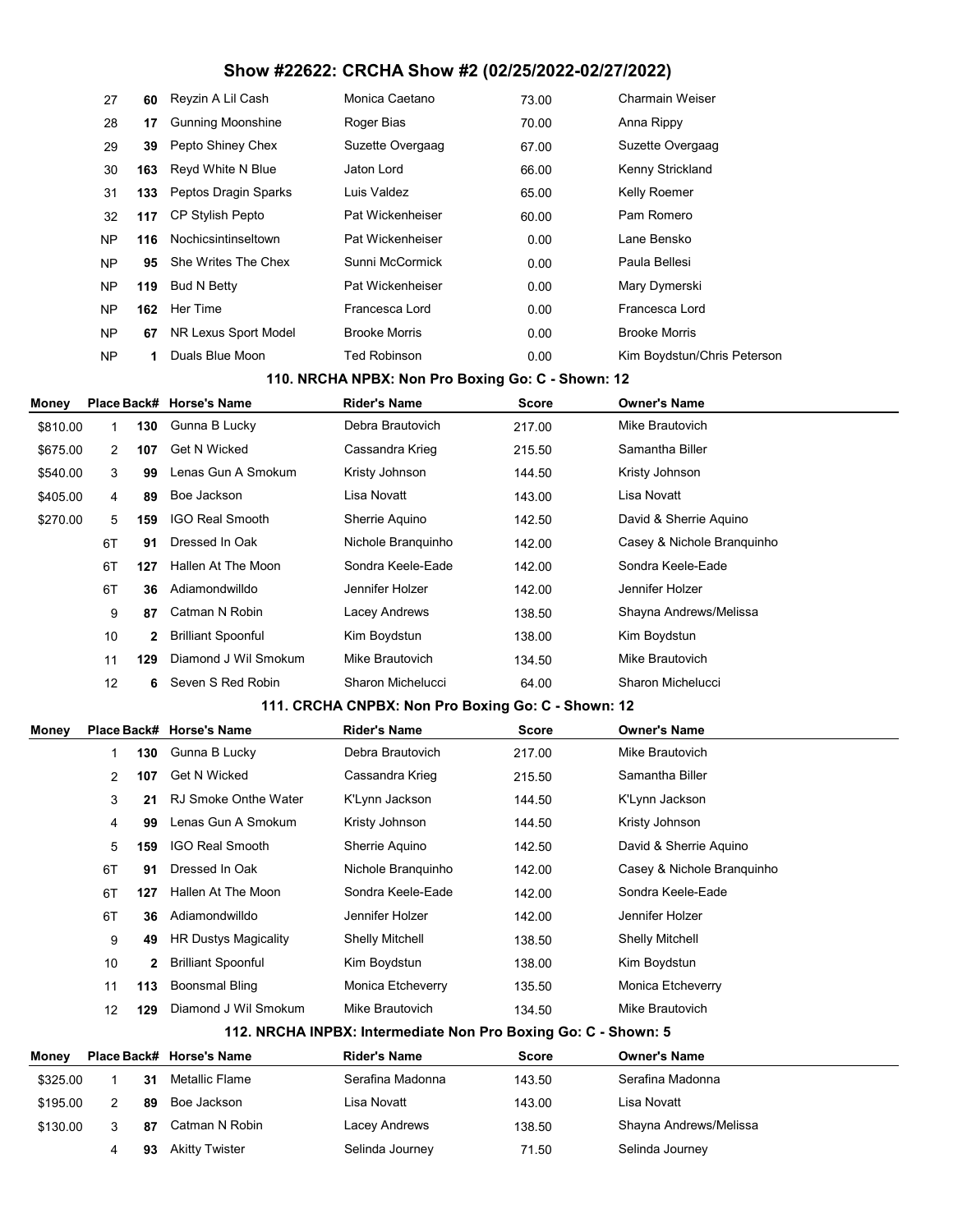|          | Show #22622: CRCHA Show #2 (02/25/2022-02/27/2022) |     |                             |                                                                 |              |                       |  |  |  |
|----------|----------------------------------------------------|-----|-----------------------------|-----------------------------------------------------------------|--------------|-----------------------|--|--|--|
|          | 5                                                  | 18  | <b>SS Metallic Fever</b>    | Vanessa Lynn Norris                                             | 68.00        | Vanessa Lynn Norris   |  |  |  |
|          |                                                    |     |                             | 113. CRCHA CINPBX: Intermediate Non Pro Boxing Go: C - Shown: 3 |              |                       |  |  |  |
| Money    |                                                    |     | Place Back# Horse's Name    | <b>Rider's Name</b>                                             | <b>Score</b> | <b>Owner's Name</b>   |  |  |  |
|          | $\mathbf{1}$                                       | 31  | <b>Metallic Flame</b>       | Serafina Madonna                                                | 143.50       | Serafina Madonna      |  |  |  |
|          | 2                                                  | 89  | Boe Jackson                 | Lisa Novatt                                                     | 143.00       | Lisa Novatt           |  |  |  |
|          | 3                                                  | 55  | Mr Spook Nic                | Doreen Dalbey                                                   | 136.00       | Doreen Dalbey         |  |  |  |
|          |                                                    |     |                             | 114. NRCHA LNPBX: Limited Non Pro Boxing Go: C - Shown: 22      |              |                       |  |  |  |
| Money    |                                                    |     | Place Back# Horse's Name    | <b>Rider's Name</b>                                             | <b>Score</b> | <b>Owner's Name</b>   |  |  |  |
| \$392.00 | 1                                                  | 27  | <b>Hickory Shiney Time</b>  | Lauren McAlister                                                | 144.50       | Lauren McAlister      |  |  |  |
| \$308.00 | 2                                                  | 31  | <b>Metallic Flame</b>       | Serafina Madonna                                                | 143.50       | Serafina Madonna      |  |  |  |
| \$238.00 | 3                                                  | 128 | Ima Diamond J Star          | Analina Porsch                                                  | 142.50       | Analina Porsch        |  |  |  |
| \$168.00 | 4                                                  | 36  | Adiamondwilldo              | Jennifer Holzer                                                 | 142.00       | Jennifer Holzer       |  |  |  |
| \$126.00 | 5                                                  | 34  | Mo Beta                     | Melissa Alvarez                                                 | 141.50       | Melissa Alvarez       |  |  |  |
| \$98.00  | 6                                                  | 65  | <b>Gwen Stefvonnie</b>      | Liz Hudson                                                      | 139.00       | Liz Varin             |  |  |  |
| \$70.00  | $\overline{7}$                                     | 37  | Ride Light                  | Katherine Hilzer                                                | 138.00       | Katherine Hilzer      |  |  |  |
|          | 8                                                  | 95  | She Writes The Chex         | Paula Bellesi                                                   | 137.50       | Paula Bellesi         |  |  |  |
|          | 9Τ                                                 | 124 | Sugar Bar Irene             | Mandy Stribling                                                 | 136.00       | Mandy Stribling       |  |  |  |
|          | 9T                                                 | 40  | <b>Tanks A Million</b>      | Jeannie McDevitt                                                | 136.00       | Jeannie McDevitt      |  |  |  |
|          | 11                                                 | 113 | <b>Boonsmal Bling</b>       | Monica Etcheverry                                               | 135.50       | Monica Etcheverry     |  |  |  |
|          | 12T                                                | 52  | <b>SJR Smooth Diamond</b>   | <b>Bailey Foster</b>                                            | 135.00       | <b>Bailey Foster</b>  |  |  |  |
|          | 12T                                                | 67  | NR Lexus Sport Model        | <b>Brooke Morris</b>                                            | 135.00       | <b>Brooke Morris</b>  |  |  |  |
|          | 14                                                 | 141 | Kalahari Moonshine          | Paul J Barulich                                                 | 133.50       | Bar 4 Ranch LLC       |  |  |  |
|          | 15                                                 | 39  | Pepto Shiney Chex           | Suzette Overgaag                                                | 132.50       | Suzette Overgaag      |  |  |  |
|          | 16T                                                | 51  | <b>CR Dual Style</b>        | Julie Garrison                                                  | 132.00       | <b>Julie Garrison</b> |  |  |  |
|          | 16T                                                | 24  | Stylish In My Boots         | <b>Heather Bryant</b>                                           | 132.00       | <b>Heather Bryant</b> |  |  |  |
|          | 18T                                                | 61  | One Time Everafter          | Dawn Champion                                                   | 130.00       | Dawn Champion         |  |  |  |
|          | 18T                                                | 92  | <b>Smooth Dualin Guns</b>   | Pete Palm                                                       | 130.00       | Pete Palm             |  |  |  |
|          | 20                                                 | 78  | Souls On Fire               | Jennifer Hooker                                                 | 125.00       | Jennifer Hooker       |  |  |  |
|          | 21                                                 | 17  | Gunning Moonshine           | Anna Rippy                                                      | 69.00        | Anna Rippy            |  |  |  |
|          | 22                                                 | 6   | Seven S Red Robin           | Sharon Michelucci                                               | 64.00        | Sharon Michelucci     |  |  |  |
|          |                                                    |     |                             | 115. CRCHA CLNPBX: Limited Non Pro Boxing Go: C - Shown: 20     |              |                       |  |  |  |
| Money    |                                                    |     | Place Back# Horse's Name    | <b>Rider's Name</b>                                             | <b>Score</b> | <b>Owner's Name</b>   |  |  |  |
|          | 1                                                  | 31  | Metallic Flame              | Serafina Madonna                                                | 143.50       | Serafina Madonna      |  |  |  |
|          | 2                                                  | 128 | Ima Diamond J Star          | Analina Porsch                                                  | 142.50       | Analina Porsch        |  |  |  |
|          | 3                                                  | 36  | Adiamondwilldo              | Jennifer Holzer                                                 | 142.00       | Jennifer Holzer       |  |  |  |
|          | 4                                                  | 34  | Mo Beta                     | Melissa Alvarez                                                 | 141.50       | Melissa Alvarez       |  |  |  |
|          | 5                                                  | 126 | One Time Reno               | Becky Clark                                                     | 141.00       | <b>Becky Clark</b>    |  |  |  |
|          | 6                                                  | 16  | <b>Boondocs Sally Rocks</b> | Gerrica Manda                                                   | 139.50       | Jerika Manda          |  |  |  |
|          | 7                                                  | 65  | Gwen Stefvonnie             | Liz Hudson                                                      | 139.00       | Liz Varin             |  |  |  |
|          | 8                                                  | 75  | Justlikeuonlypretier        | Keri Tienken                                                    | 138.50       | Keri Tienken          |  |  |  |
|          | 9                                                  | 68  | FRC Miss Okey Dokey         | Hannah Boyd                                                     | 137.50       | Feather River College |  |  |  |
|          | 10                                                 | 40  | Tanks A Million             | Jeannie McDevitt                                                | 136.00       | Jeannie McDevitt      |  |  |  |
|          | 11                                                 | 52  | <b>SJR Smooth Diamond</b>   | Bailey Foster                                                   | 135.00       | <b>Bailey Foster</b>  |  |  |  |
|          | 12T                                                | 39  | Pepto Shiney Chex           | Suzette Overgaag                                                | 132.50       | Suzette Overgaag      |  |  |  |
|          | 12T                                                | 56  | Dunnit In Lights            | Angelia Kourafas                                                | 132.50       | Angelia Kourafas      |  |  |  |
|          | 14                                                 | 61  | One Time Everafter          | Dawn Champion                                                   | 130.00       | Dawn Champion         |  |  |  |